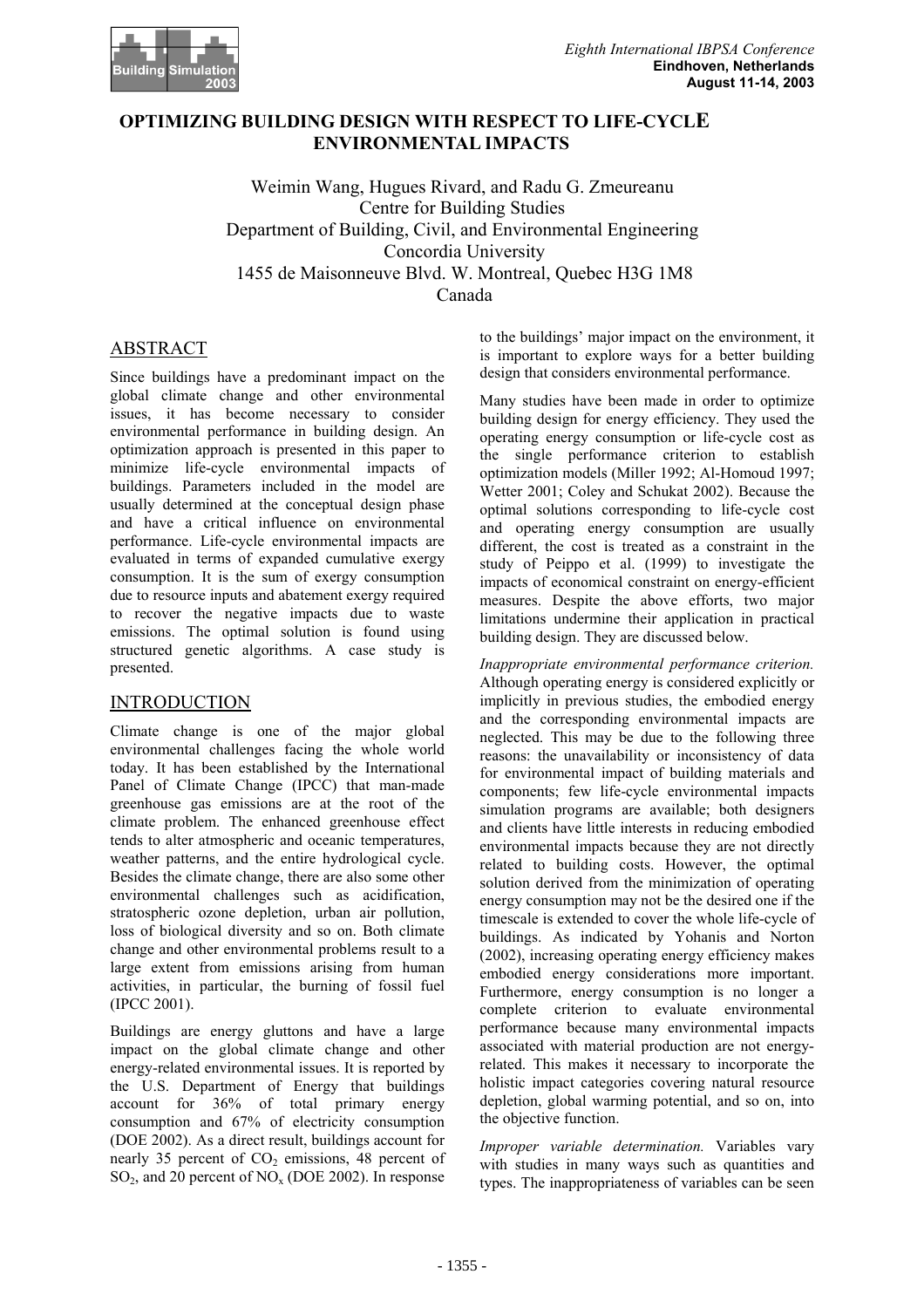in two ways. In the first case, the variable type is not properly defined. It is not difficult to observe that many parameters such as window types can only take discrete values. Probably because of the difficulty in dealing with discrete variables in numerical optimization methods, developers often resort to related continuous variables to solve the problem. For example, the window type is represented by its thermal resistance value (Miller 1992). In the second case, some variables in the model are not directly design-oriented, but are intermediate results from other direct design options. Sometimes this gap cannot be easily handled. For example, given optimal value for time lag (Al-Homoud 1997), designers may find it difficult to map the optimal results to a corresponding design solution.

In recognition of the above limitations of former studies, a new optimization model is proposed in this paper. Since this model relies on exergy and related concepts, these are introduced in the second section. Then, the optimization model and the algorithm employed to solve the formulated problem are described. Finally, a case study is presented.

## EXERGETIC LIFE-CYCLE ASSESSMENT

Life-Cycle Assessment (LCA) is an analytical tool that can help in understanding and evaluating the resource consumption and waste emissions associated with products, packaging, processes and activities across all stages of their life cycle from materials acquisition to final disposition (ISO 1997). The life-cycle of buildings is shown in Figure 1. The dashed line denotes the scope considered in this optimization study.

As indicated by Barnthouse et al. (1998), global, long-lived impact categories usually have characteristics that can be dealt with by LCA with acceptable theoretical accuracy, but the aggregated LCA indicators for local and transient impact categories have little practical meanings. Therefore, impact categories considered in this optimization study include resource consumption and those waste emissions that have global/continental and longlasting impacts on the environment, namely,  $CO<sub>2</sub>$ ,  $CH<sub>4</sub>, N<sub>2</sub>O, SO<sub>x</sub>, and NO<sub>x</sub>.$ 

It is difficult, however, to characterize natural resource depletion and to integrate various impact categories with different units and magnitudes in the context of life-cycle optimization. Available approaches for characterizing resource depletion in the context of LCA are reviewed by Finnveden (1994). Although methods based on reserves and reserve-to-use ratios have been used in many studies, it is highly difficult to aggregate the depletion indices for different resources. Normalization cannot completely address this difficulty because different

normalization coefficients may lead to conflicting conclusions. Weighting integration is a technique that is often employed to compare alternatives once their impact profiles are defined. Reference points are required to normalize impact categories with quite different magnitudes. However, without widely accepted reference points in current literatures, it is problematic to apply weighting integration in design optimization because the optimal results vary with different reference choices. The use of exergy can overcome these problems of resource characterization and weigthing integration with former methods.

According to Moran and Sciubba (1992), exergy is "the maximum theoretical work that can be extracted from a combined system consisting of the system under study and the environment as the system passes from a given state to equilibrium with the environment---that is, passes to the dead state at which the combined system possesses energy but no exergy". Unlike energy, exergy is always destroyed because of the irreversible nature of the process. Exergy is an extensive property whose value is fixed by the state of the system once the environment has been specified. Therefore, the evaluation of exergy depends on both the state of a system under study and the conditions of the reference environment. Most applications of exergy analysis in the published literatures concentrate on thermal system design (Moran 1982) and chemical and metallurgical process analysis (Szargut et al. 1988). The exergy can also be incorporated into LCA to address the issues of natural resource depletion characterization and valuation.

Cumulative exergy consumption (CExC) proposed by Szargut et al. (1988) expresses the sum of the exergy of all natural resources consumed in all the steps of a production process. Unlike cumulative energy consumption, it takes into account the exergy of the nonenergetic raw materials extracted from the environment. Therefore, cumulative exergy consumption can be used to measure natural resource depletion.

Exergy is not only a measure of resource consumption; it is also a measure of waste emissions. Because exergy can evaluate the degree of disequilibrium between a substance and its environment, some rational and meaningful relationships can be established between the environmental impact potentials and the exergy of waste emissions (Ayres et al. 1998). Abatement exergy is employed in this study to evaluate the required exergy to remove or isolate the emissions from the environment. Although the value of abatement exergy for a given waste emission is technology-dependent, it is possible to determine an average abatement exergy for each emission, for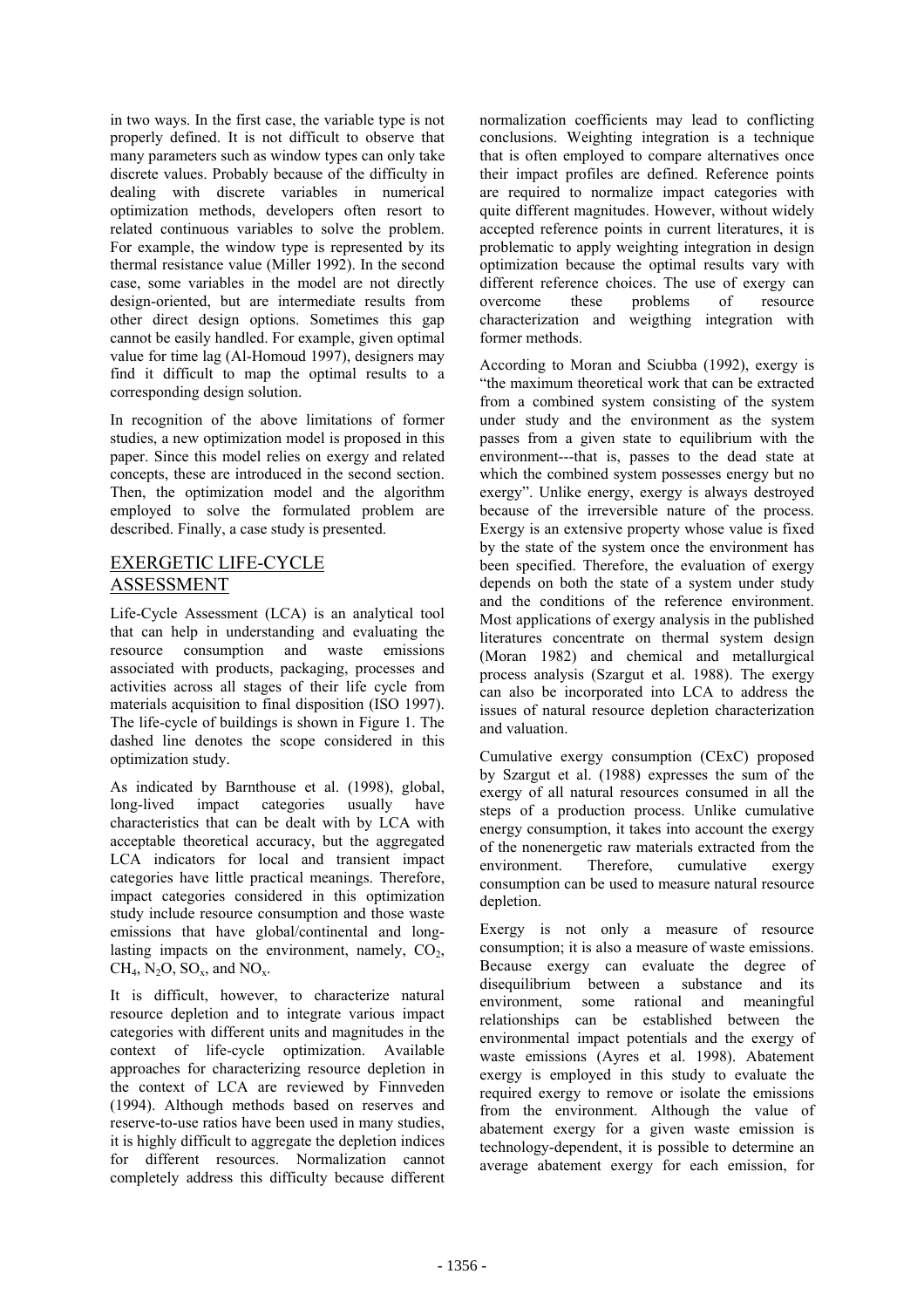instance, 5.86, 57, and 16 MJ/kg for  $CO_2$ ,  $SO_x$ , and NOx, respectively (Dewulf et al. 2001).

Thus, by extending the cumulative exergy consumption to include abatement exergy, all the resource inputs and waste outputs can be unified together. This expanded cumulative exergy consumption can consider both resource inputs and waste emissions to the environment. It is particularly suitable for life cycle optimization with respect to environmental performance. The main advantages can be summarized as:

- It can combine resource depletion and waste emissions together, and therefore, the life cycle environmental impacts can be condensed into one single objective function.
- It can combine energetic resources and nonenergetic materials together to characterize the resource depletion.
- Only one criterion is employed to avoid weights or other qualitative judgement in the evaluation of environmental impacts.

A demanding task in applying exergetic life-cycle assessment is to collect consistent and reliable data for analysis. Because no database is available that can directly provide cumulative exergy consumption and environmental impacts covering typical building materials and constructions, ATHENA (Trusty and Meil 2002), a life-cycle assessment tool specially developed for buildings, is employed here to extract the natural resource consumption and waste emissions. These data can be used to derive cumulative exergy consumption and abatement exergy. ATHENA is selected because of its prominent advantages in the following aspects.

- The ATHENA database is continuously updated for the North American conditions.
- It can offer values of environmental impacts for each life-cycle stage with details. These values are essential to derive cumulative exergy consumption and other environmental impacts.
- It covers typical materials or assemblies for building structure and envelope.
- The components of an assembly defined in ATHENA are more construction-oriented because they have considered overlap, waste and other miscellaneous ancillary materials. This particular advantage makes it convenient to locate corresponding cost found in databook such as R.S. Means  $(2002)$ .

## OPTIMIZATION MODEL AND ALGORITHM

#### **Optimization Model**

Variables are those parameters that define a building design and are passed to a building simulation program. For example, window type is a variable in the system. It can be set to several window alternatives or to a constant if the window type is fixed by the designer. There are two types of variables: discrete and continuous. Some variables such as window type can only be of discrete type while some variables (e.g., orientation) can be either continuous or discrete.



*Figure 2 Definition of orientation and aspect ratio* 

In this research, buildings are limited to a rectangular shape with known total floor area. Figure 2 is used to illustrate the definition of some variables. The variables are:

- Building Orientation (orientation).
- Aspect Ratio (aspectRatio) defined as  $a/b$ , where *a* and *b* are shown in Figure 2.
- Window Type (winType).
- Window area ratio for each building façade *i*  $(winRatio<sub>i</sub>)$ .
- Wall Type (wallType).
- Each Layer of wall (wallLayer). The total number and the arrangement of layers are dependent on wall type.
- Roof Type (roof Type).
- Each Layer of Roof (roofLayer). The total number and the arrangement of layers are dependent on roof type.

Because it is essential to explore the trade-off between economical performance and environmental performance, Life-Cycle Cost (LCC) and Life-Cycle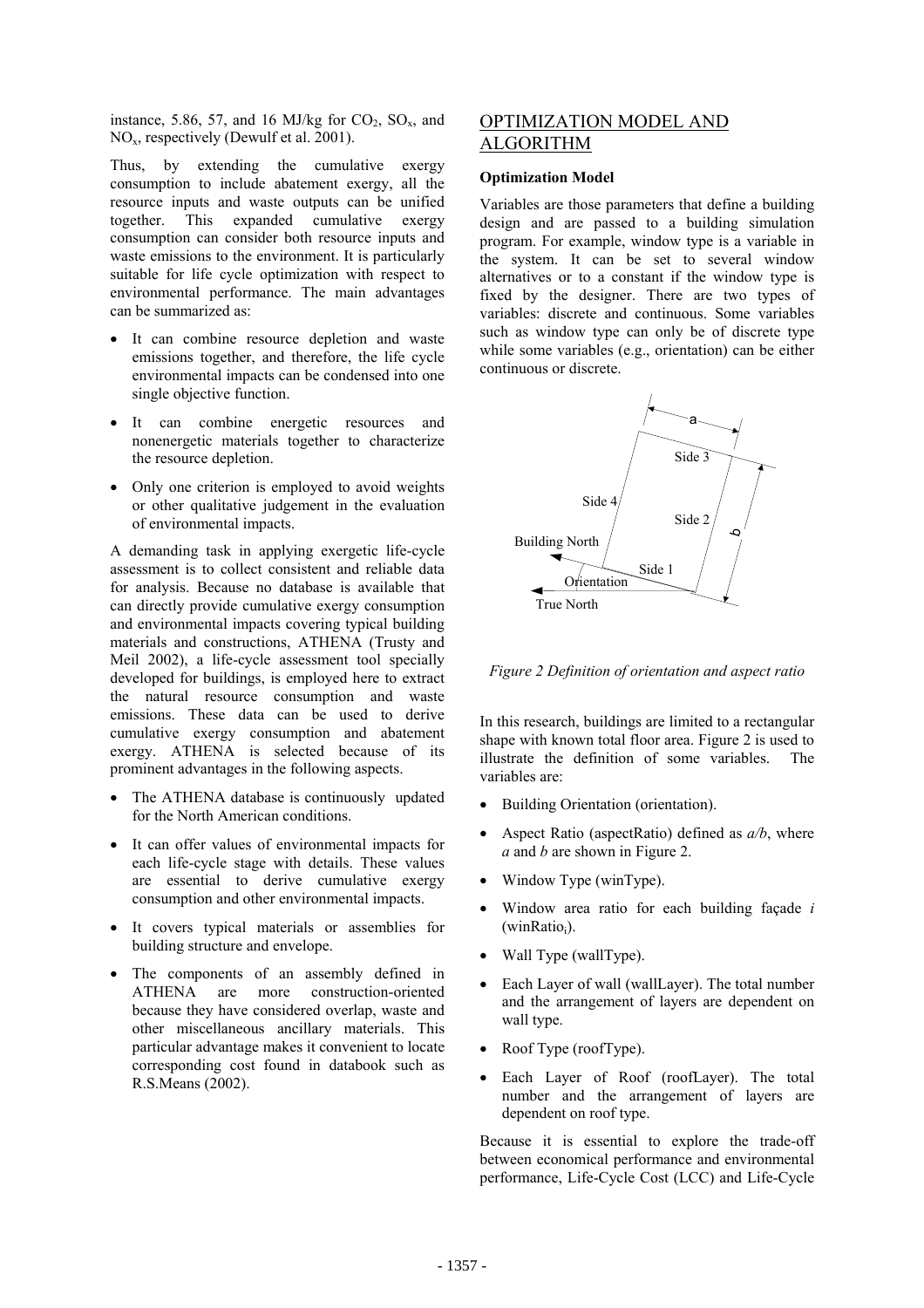Environmental Impact (LCEI) are coupled together using weighted scalarization method in this research. Assuming **X** is the variable vector, the integrated objective function *F(X)* can be expressed as:

$$
F(\mathbf{X}) = w_1 * LCEI(\mathbf{X}) + w_2 * LCC(\mathbf{X})
$$
 (1)

where  $w_1$  and  $w_2$  are predefined weights for life-cycle environmental impact and life-cycle cost respectively.

 LCEI is the life-cycle environmental impact using exergy as an indicator criterion. The general expression to calculate LCEI is:

$$
LCEI(\mathbf{X}) = EE(\mathbf{X}) + OE(\mathbf{X}) \tag{2}
$$

where, EE=Embodied exergy, that is, the expanded cumulative exergy consumption due to building construction;

OE=Operating exergy, that is, the expanded cumulative exergy consumption due to building operation.

The general expression to calculate LCC is:

 $LCC(X) = IC(X) + OC(X)$  (3)

where, IC=Initial construction cost;

OC=Operating cost, including both demand and energy consumption costs.

The ASHRAE toolkit for building load calculations (Pedersen et al. 2000) is coupled with the optimization module to estimate the annual energy consumption and peak electric demand.

### **Structured Genetic Algorithm**

The selection of an optimization algorithm depends on the particularities of a problem domain. The previous formulated problem has the following characteristics:

- Hard combinatorial problem. If the following variables and corresponding number of alternatives (the number in parenthesis) are considered: orientation(10), aspectRatio(10), winType(3),  $\text{wallType}(3)$ ,  $\text{roofType}(3)$ , wallType(3),  $roofType(3)$ , winRatio<sub>i</sub>(10), each wallLayer<sub>i</sub>(5), each roofLayer<sub>i</sub>(5), with  $i=4$  and  $j=5$ , then there are about  $2.6*10^{10}$  possible solutions to explore.
- Both continuous and discrete variables may exist in the same optimization problem.
- The shape of criteria space is unknown.

Genetic Algorithms (GA) are good at exploring large search space because of its implicit parallel computation mechanism. The binary string representation can deal with both continuous and discrete variable. Compared with conventional numerical methods, genetic algorithms are able to

locate global optimum without trapping into local extreme point. All these advantages determine that GA is an appropriate candidate to solve the above formulated problem. However, since the layer arrangement is dependent on the high-level wall/roof type that they are associated with, a simple GA implementation will cause a large amount of infeasible solutions if the hierarchical relationship between wall/roof type and wall/roof layers is not specially distinguished. Structured GA can address the above problem by maintaining the hierarchical relationship in the GA representation.

The structured GA proposed by Dasgupta and McGregor (1994) represents the chromosome as hierarchical genomic structures. Whether low-level genes are dominant or recessive depends on highlevel genes. The novelty of the structured GA lies in its redundant genetic materials and a gene activation mechanism.

### CASE STUDY

#### **Problem Formulation**

A single-story office building located in Montreal, Canada is employed in this paper as a case study. The building has a total floor area of  $1000 \text{ m}^2$  with 40-year life expectancy. Only the energy consumed in the cooling season (June, July and August) is considered. Rooftop units with a COP (Coefficient of Performance) of 3.0 are assumed to be used. Emission factors due to electricity consumption are 6.47\*10<sup>-3</sup> kg/MJ (for CO<sub>2</sub>), 2.48\*10<sup>-7</sup> kg/MJ (CH<sub>4</sub>), 6.75\*10<sup>-8</sup> kg/MJ (N<sub>2</sub>O), 2.08\*10<sup>-5</sup> kg/MJ (SO<sub>x</sub>),  $6.63*10^{-6}$  kg/MJ (NO<sub>x</sub>). They are calculated based on the electricity mix in Montreal and emission factors with each primary fuel. Cumulative exergy consumption is 4.17 MJ for each MJ of electricity (Szargut et al. 1988). The general inflation rate, discount rate, and energy escalation rate are 3%, 5% and 1%, respectively. The structure of electricity rate is: \$11.97 per KW of billing demand, \$0.0372 per KWh for the first 210000 KWh, \$0.0242 per KWh for the remaining electricity consumption.

The variables are given in Table 1. Low-e double glazing with 12.7 mm air space is the window type selected for this building. There are two possible wall types: masonry cavity wall and steel-frame wall type. The first wall type is composed of the following layers in sequence from outside to inside: cladding, air space, rigid insulation, structure, vapor barrier, and finishing. The second wall type is composed of cladding, air space, air barrier, sheathing, steel-stud with insulation, vapor barrier, and finishing. Six rigid insulation alternatives are offered for the first wall type: expanded polystyrene and extruded polystyrene with three thickness values (25.4mm, 50.8mm, and 76.2mm) for each. Six insulation alternatives are offered for the second wall type: fiberglass batts with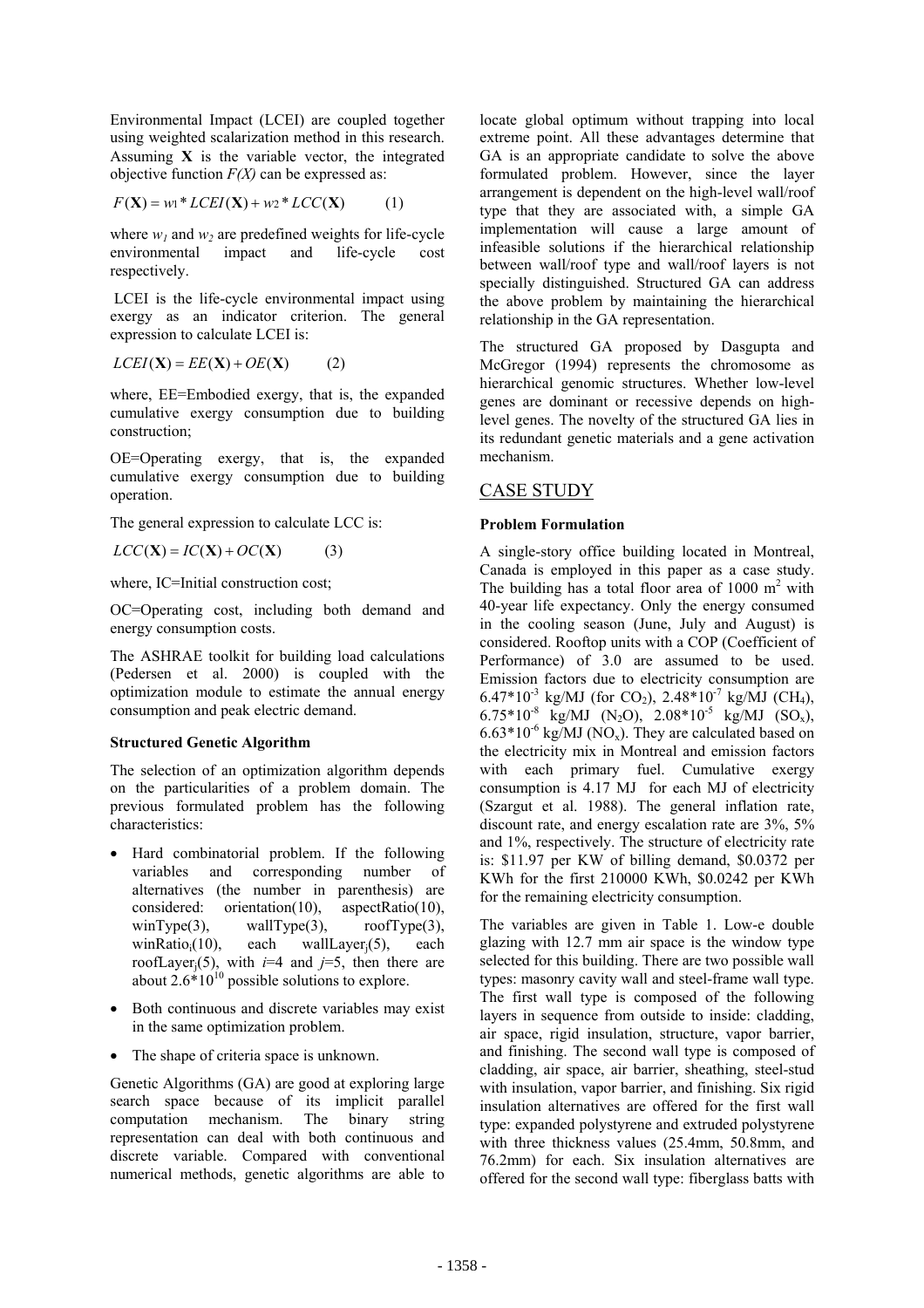three thickness (88.9mm, 152.4mm and 228.6mm) and rockwool batts with three thickness values (88.9mm, 152.4mm and 254mm). Only one roof type is considered at this stage but several types can be integrated later. It is a compact conventional roof system composed of ballast, roofing membrane, insulation, structure, and finishing. Rigid insulation alternatives are the same as those in the first wall type. However, cost for the same material may vary with construction positions. For example, costs for 25.4mm expanded polystyrene on wall and on roof are 6.67 and 4.84  $\frac{m^2}{2}$ , respectively (R.S. Means 2002).

| <b>Potential Variable</b> |            | <b>Actual</b>                  | <b>Range or Value</b> |  |
|---------------------------|------------|--------------------------------|-----------------------|--|
| Name                      |            | Type                           |                       |  |
| orientation               |            | Continuous                     | [0, 90]               |  |
| aspectRatio               |            | Continuous                     | [0.1, 1.0]            |  |
| winType                   |            | Constant                       | Double Low-e          |  |
| winRatio1                 |            | $\overline{\text{Continuous}}$ | [0.2, 0.8]            |  |
| winRatio2                 |            | Continuous                     | [0.2, 0.8]            |  |
| winRatio3                 |            | Continuous                     | [0.2, 0.8]            |  |
| winRatio4                 |            | Continuous                     | [0.2, 0.8]            |  |
| wallType                  |            | Discrete                       | (1, 2)                |  |
| roofType                  |            | Compact<br>Constant            |                       |  |
|                           |            |                                | conventional roof     |  |
| Layer<br>of               | cladding   | Constant                       | Brick veneer          |  |
|                           | other      | Constant                       | 20mm air space        |  |
|                           | insulation | Discrete                       | (1, 2, 3, 4, 5, 6)    |  |
| wall                      | structure  | Constant                       | 100mm concrete        |  |
| Type1                     |            |                                | block back-up         |  |
|                           | membrane   | Constant                       | 6 mil polyethylene    |  |
|                           | finishing  | Constant                       | $12.7$ mm Gypsum      |  |
| Layer<br>of<br>wall       | cladding   | Constant                       | <b>Brick</b> veneer   |  |
|                           | other      | Constant                       | 20mm air space        |  |
|                           | membrane   | Constant                       | Asphalt sheathing     |  |
|                           |            |                                | paper                 |  |
|                           | sheathing  | Constant                       | 12.7mm oriented       |  |
|                           |            |                                | strand board          |  |
| Type2                     | insulation | Discrete                       | (1, 2, 3, 4, 5, 6)    |  |
|                           | (stud)     |                                |                       |  |
|                           | membrane   | Constant                       | 6 mil polyethylene    |  |
|                           | finishing  | Constant                       | 12.7mm Gypsum         |  |
|                           | other      | Constant                       | ballast               |  |
| Layer<br>of               | membrane   | Constant                       | 4-ply Built-up        |  |
|                           | insulation | Discrete                       | (1, 2, 3, 4, 5, 6)    |  |
| roof                      | structure  | Constant                       | OWSJ and steel        |  |
| Type                      |            |                                | decking               |  |
|                           | finishing  | Constant                       | 12.7mm Gypsum         |  |

For the structured GA implementation, the following parameters are specified as: crossover probability  $p_c=0.9$ , mutation probability  $p_m=0.05$ , maximum number of generations=100, population size=20. Tournament selection and elitist strategy are used in this GA implementation.

#### **Results and Discussion**

Four weighting sets are used in this study. The two extreme cases (case 1 and case 4) are actually single performance criterion optimization with the lifecycle environmental impact and life-cycle cost as the objective function respectively. The minimum function value obtained from the two extreme weighting sets are used to normalize the life-cycle environmental impact and life-cycle cost in weighting case 2 and 3. The program for each weighting set is run three times. The optimal values of variables obtained from the best run of each weighting set are presented in Table 2. It can be seen from this table that:

- The optimal aspect ratio is about 0.55 when the optimization criterion is the life-cycle environmental impact, and 0.98 for the life-cycle cost.
- For all weights considered in the study, the optimum design requires the maximum thickness of thermal insulation of the roof.
- Masonry cavity wall is better than framed wall type when environmental performance is the only criterion. However, framed wall is recommended when the life-cycle cost is considered in the overall criterion.
- For masonry cavity wall, 50.8 mm expanded polystyrene is the optimal insulation for environmental performance. This indicates that the thermal resistance of insulation material in masonry cavity wall is not as critical as that in the roof due to their differences in orientation and surface area.
- The minimum allowed window area is preferred for both environmental and economical performance.

The building performance corresponding to each optimal solution is also shown at the bottom of Table 2. Besides life-cycle environmental impact and lifecycle cost, two other common performance criteria, life-cycle energy and annual operating energy, are also presented to study the influence of weights on different performance.

The evolution of the best solution ever found for lifecycle environmental impact and life-cycle cost (case 1 and case 4) is shown in Figure 3 and Figure 4, respectively. The process evolves rapidly during the first 30 generations, and then slowly at later generations. This demonstrates that genetic algorithms can perform better in locating the optimal region than in local search. It can be observed that the optimization is effective to improve building performance. Compared with the function value of the initial best solution, the final optimal value decresed by 15% and 7% for life-cycle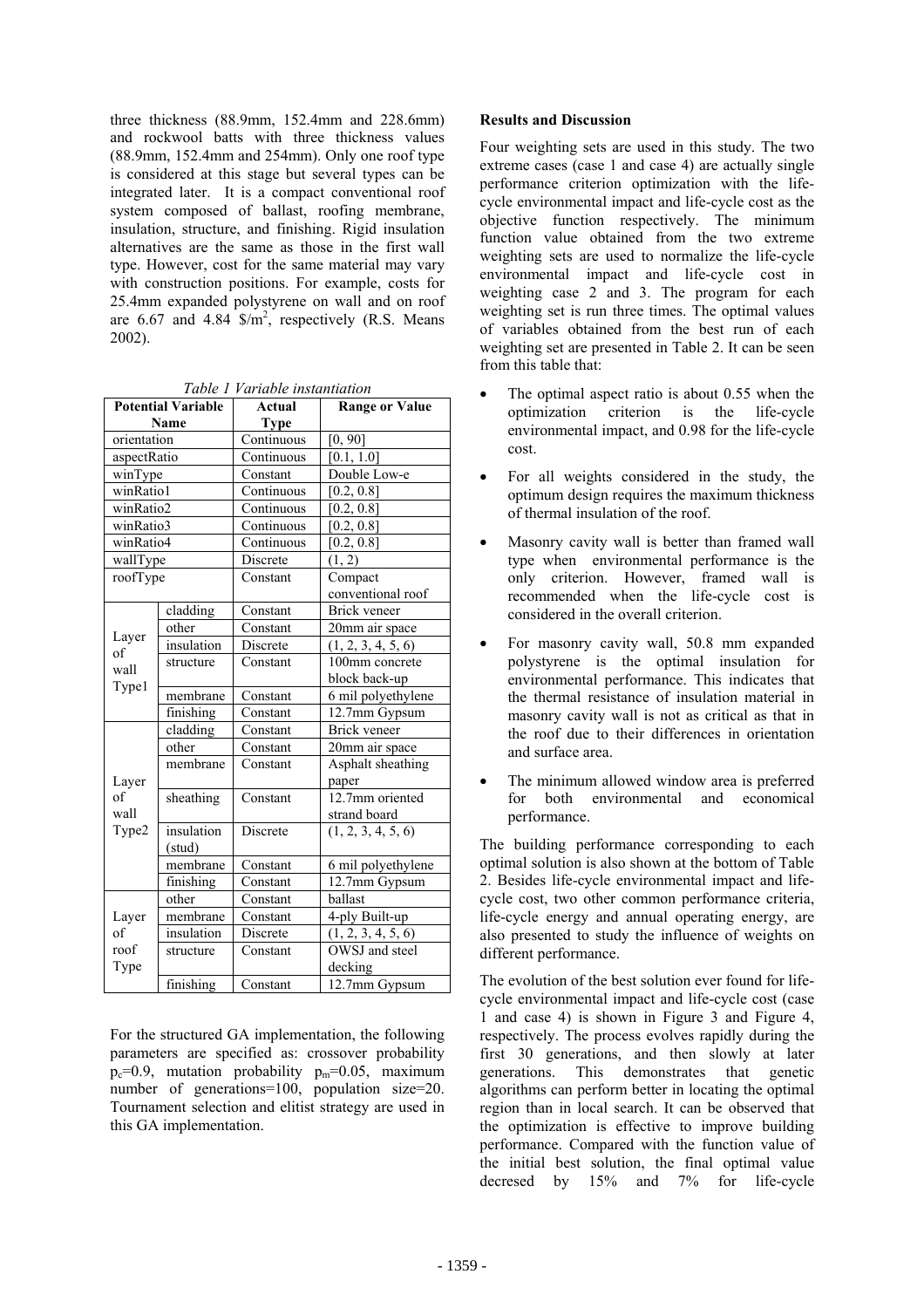environmental impact and life-cycle cost, respectively.



*Figure 3 Life-cycle environmental impact convergence* 



*Figure 4 Life-cycle cost convergence* 

### **CONCLUSION**

Optimization is an effective approach for better building design. Since variables are design-oriented, the optimal layer alternatives can be used directly. The variables can be customized easily by designers according to design situations. Particularly, the structured formulation between wall/roof types and layer components make it possible to simultaneously optimize variables in different hierarchical levels.

Exergy is a useful concept to be employed in lifecycle environmental optimization problems. It can overcome the difficulty brought by integrating impacts with varied magnitudes and units. With expanded cumulative exergy consumption, the optimization problem can be simplified by

incorporating all impact categories into one objective function.

Because the economical performance and environmental performance cannot take optimal values at the same time, a multi-criteria optimization model is highly useful for decision-making in an environment-friendly building design. A disadvantage of the weighted scalarization technique is that only one optimal value is obtained for each weighting set. Different weighting sets need to be tested to explore different optimal solutions.

### ACKNOWLEDGEMENT

The authors wish to acknowledge the financial support provided by the EJLB Foundation for this research.

#### REFERENCES

Al-Homoud, M. 1997. Optimum thermal design of office buildings, *International Journal of Energy Research*, Vol. 21, pp. 941-957.

Ayres, R.U., Ayres, L.W., and Martinas, K. 1998. Exergy, waste accounting, and life-cycle analysis, *Energy*, Vol.23, No.5, pp. 355-363.

Barnthouse, L., Fava, J., Humphreys, K., Hunt, R., Laibson, L., Noesen, S., Norris, G., Owens, J., Todd, J., Vigon, B., Weitz, K., and Young, J. 1998. Life-Cycle Impact Assessment: The State-of-the-Art, 2nd edition, SETAC Press, Pensacola, FL.

Coley, D.A. and Schukat, S. 2002. Low-energy Design: Combining Computer-based Optimization and Human Judgement, *Building and Environment*, Vol.37, pp. 1241-1247.

Dasgupta, D. and McGregor, D.R. 1993. sGA : A Structured Genetic Algorithm, Technical Report. IKBS-11-93, Dept. of Computer Science, University of Strathclyde, UK.

DOE. 2002. BTS Core Databook. U.S. Department of Energy.

Dewulf, J., Langenhove, H. V., and Dirckx, J. 2001. Exergy analysis in the assessment of the sustainability of waste gas treatment systems, *Science of the Total Environment*, Vol. 273, pp. 41-52.

Finnveden, G. 1994. Methods for describing and characterizing resource depletion in the context of life-cycle assessment, Technical Report, Swedish Environmental Research Institute, Stockholm, Sweden.

IPCC, Intergovernmental Panel on Climate Change, 2001. Climate change 2001: synthesis report, Cambridge University Press.

ISO. 1997. ISO 14040: 1997 Environmental management—Life cycle assessment—Principles and